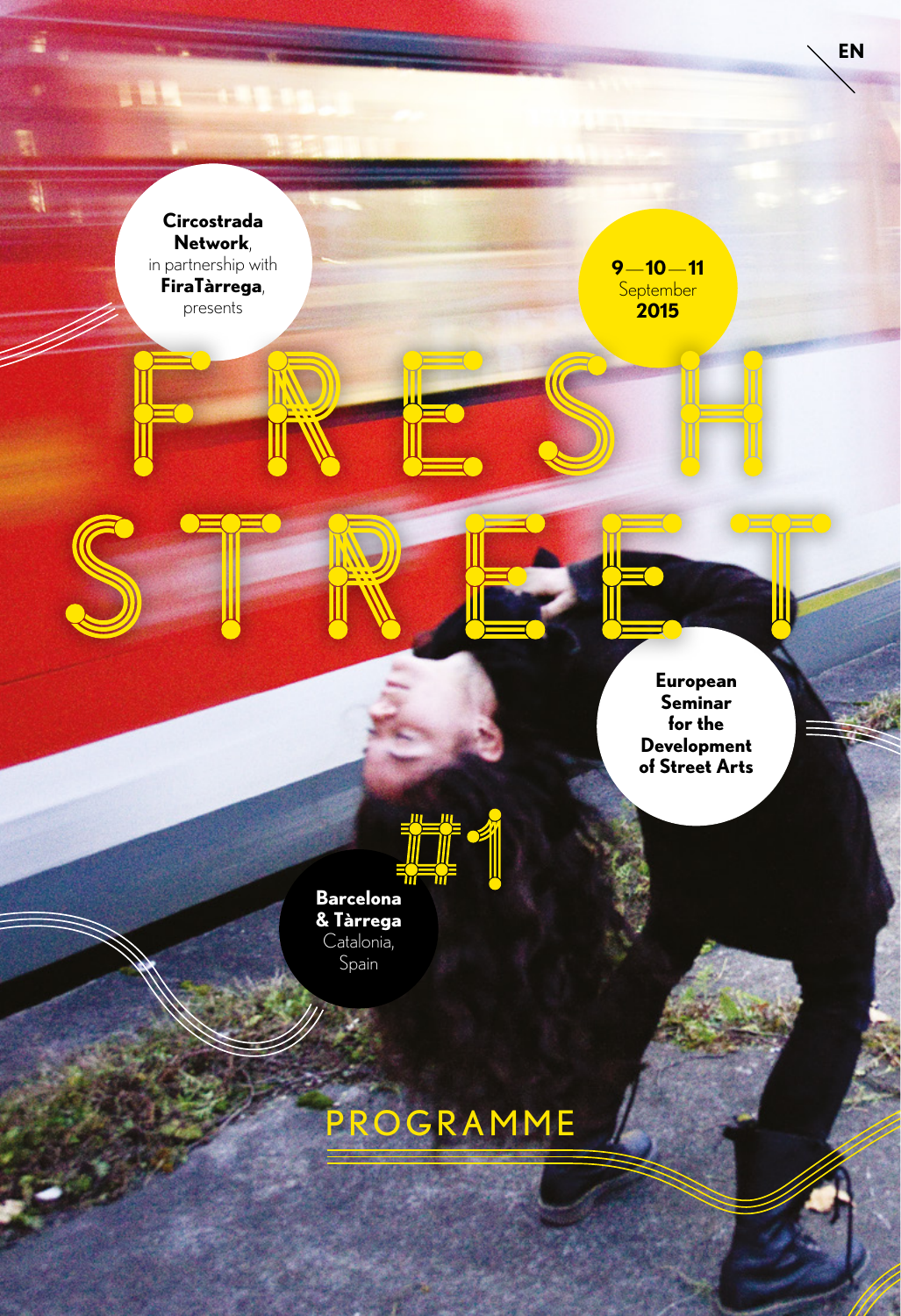# **"THE STATE** OF STREET ARTS IN EUROPE"

In the quest for a European identity and democracy, arts and culture are common threads that can unite us all, transcending the diversity of the many nations of Europe.

Street arts has a unique ability to join all people, regardless of background, nationality, and economic circumstances. It transcends linguistic or geopolitical limits. It offers a highly public platform for freedom of expression and invites audiences and artists to re-evaluate the cities, towns and public places where it takes place. This gives street arts a global dimension, which transcends all boundaries, creating an art form with a high potential for touring the whole world and reaching the widest possible audience.

Thanks to this potential, there are a lot of associations, festivals, institutions or artists that are working on a transnational level. We are all working hard for the development, visibility and recognition of street arts. These networks include Circostrada, In Situ, EFETSA (European Federation of Education and Training in Street),

IFAPS (International Federation of Arts in Public Space) and many others.

But there is still a lot of work to be done. That's why we are here today. We are drafting our future on a European scale. This is the core of FRESH STREET#1. To pave the way for the sustainable development of street arts, we need to reflect together on their challenges and potentials, and on how they contribute to a Cultural Europe.

Convinced that this can only be achieved through a dynamic dialogue with cultural players from all art forms and backgrounds, journalists, researchers, spectators and policy makers, we invite you all to take part in the discussions and debates of the next days.

The future of street arts is in our hands. Let's be responsible, let's advocate, let's participate, let's activate, let's celebrate and let's work together and build a better Europe through street arts.

**— 2 — — 3 — The FRESH STREET#1 Work Group**

# INTRODUCTION

Circostrada Network, in partnership with FiraTàrrega, is proud to present FRESH STREET#1, its first European Seminar for the Development of Street Arts. Gathering more than 200 cultural players, this flagship event is a unique opportunity to present an overview of the sector in Europe today

and to reflect on how we can imagine the street arts of tomorrow.

For the first time, an internal work group of the network, gathering cultural organisations engaged in street arts from 8 European countries designed the contents of this one-of-akind seminar. Together, and each with their unique vision, they have created this exciting programme: three full days for reflection and exchange of know-how with the aim of establishing

a "raison d'être" and drawing up a series of recommendations for the structuring and development of street arts in Europe.

Circostrada Network, coordinated by the French national resource center for circus and street arts HorsLesMurs, is thrilled to start this new series of seminars and aims to make FRESH STREET a bi-annual event, creating a new not-to-bemissed rendezvous for all cultural players and grounding the reflection on the evolution of street arts on a European scale.

We are very grateful that FiraTàrrega - one of the key street arts events in Europe - has accepted to host this first and exciting edition.

# TABLE OF CONTENTS

| <b>GENERAL ORGANISATION OF THE 3-DAY SEMINAR</b>      |    |
|-------------------------------------------------------|----|
| <b>LIST OF SPEAKERS</b>                               |    |
| <b>DAY-BY-DAY PROGRAMME</b>                           |    |
| <b>AROUND THE SEMINAR</b>                             | 13 |
| <b>ORGANISERS &amp; PARTNERS</b>                      | 14 |
| <b>PRACTICAL INFORMATION IN BARCELONA AND TÄRREGA</b> | 15 |
| <b>TIMETABLE</b>                                      | 18 |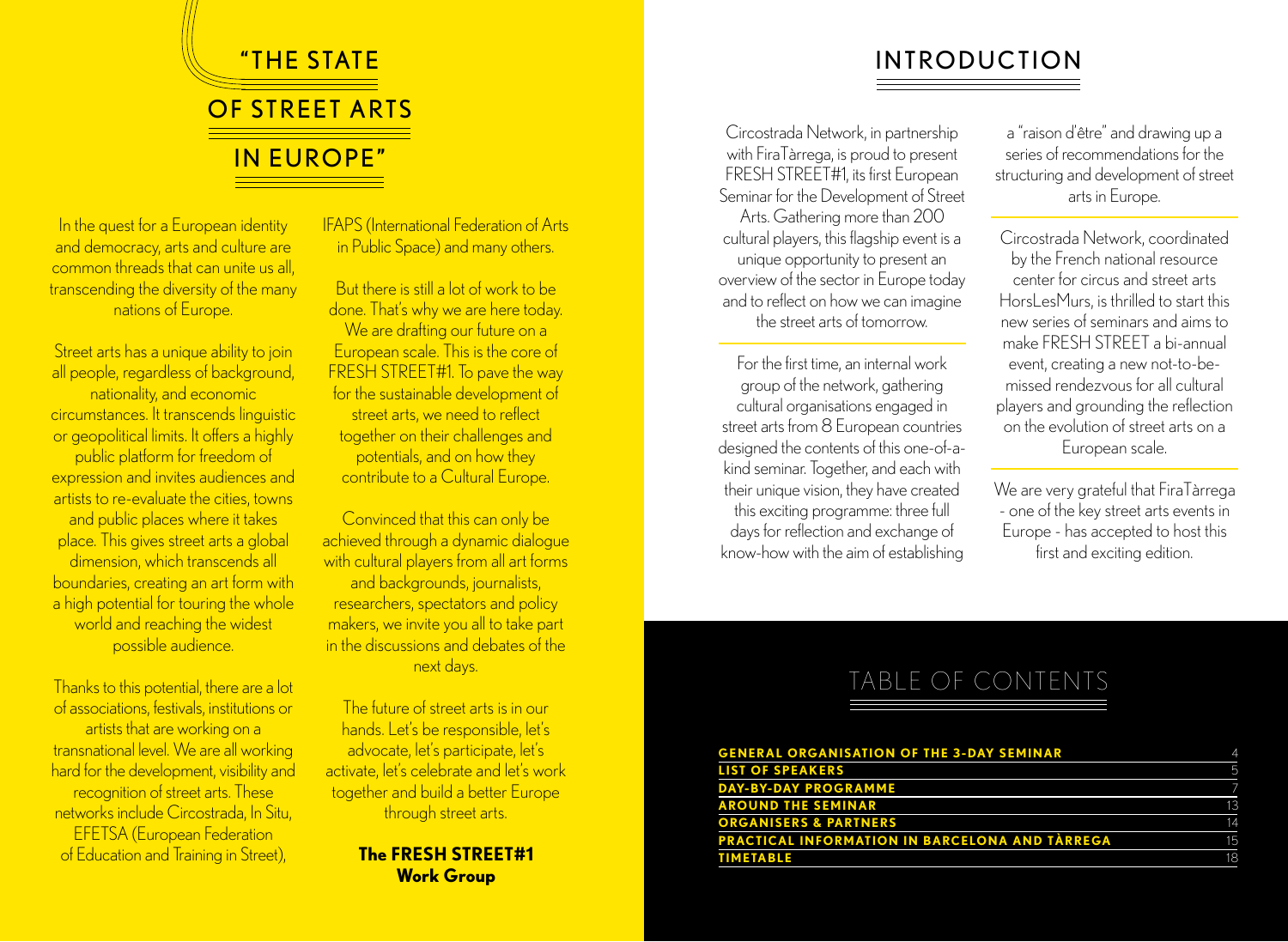# GENERAL ORGANISATION

# OF THE 3 -DAY SEMINAR

FRESH STREET#1 is an open debate to discuss the "matters that matter": the street arts of the future. It aims to be a constructive debate among equals about how to address the main issues facing the present and future of street arts.

To do so, the Work Group has structured the programme for this first edition in 3 main panels, 4 tailored sessions, 1 outdoor activity and 1 main networking meeting throughout 3 days of intense discussion. All sessions are facilitated and led by renowned professionals from all over Europe. Experts from non-European countries and other sectors will also take part, providing the discussion with an even broader perspective.

#### **TWO MAIN PANELS WITH THE PARTICIPATION OF ALL THE DELEGATES**

#### An opening panel "State the Street Arts in Europe"

Members of networks and representatives of institutions will lead the first debate to examine the current state and role of street arts in Europe, with the aim of provoking a vivid open talk between the panel and the floor.

#### A panel of artists to open Day 2

All delegates are invited to talk about the aesthetics of street arts, to identify the artists' needs and further important goals for the future of the sector. Artists, promoters, institutions will all have a say.

#### **FOUR SIMULTANEOUS TAILORED SESSIONS TO DISCUSS KEY TOPICS**

Public space, advocacy, mobility and training will be the issues tackled in these sessions. Delegates are invited to choose the topic they wish to discuss with their fellow colleagues over two 90mins open talk sessions. Every session will end with a list of headlines to be presented in the closing session of the seminar.

# **TWO ACTIVITIES TO MEET AND SHARE**

### A RELAY to experience the public space

A game that explores the city. All delegates are invited to participate in an activity that will lead them to bond, to get to know the town of Tàrrega, to look at public spaces with a different approach. Join the line!

### Breakfast al fresco

Delegations from all Europe and beyond are taking part to FiraTàrrega. Delegates are invited to meet with these colleagues from around the world who will join them for an informal open-air breakfast.

#### **THE CLOSING SESSION TO DRAW THE ROADMAP FOR THE FUTURE OF STREET ARTS**

We will draw together the conclusions of the seminar, summarise the main contents that emerged through the panels and highlight goals for the street arts. This will be a first "manifesto" for the future of the sector, and the conclusions of the seminar will soon be published by Circostrada, accessible for free to all online (www.circostrada.org)

# LIST OF SPEAKERS

# FACILITATORS

**ANAÏS BIAUX**  Producer and Project Manager, XTRAX (UK)

**JOSEPHINE BURNS**<br>Executive Chair, Without Walls Consortium (UK)

**SUSAN HAEDICKE**<br>Associate Professor, Department of Theatre and Performance StudiesUniversity of Warwick (UK)

**JORDI LAFON**<br>Visual Artist, Associate of the School of Art and Design of Vic (UVic-UCC) (Catalonia, Spain) **MARIE LE SOURD**<br>General Secretary, On the Move (Belgium)

**BETTINA LINSTRUM**<br>Director and Founder, ArtsAgenda (UK)

**EVA MARICHALAR** Multidisciplinary artist, Professor and Co-director of the Drama School, UVic - Central University of Catalonia (Spain)

**ÀLEX NAVARRO** Coordinator, Europa Creativa Desk - MEDIA Catalonia

## SPEAKERS

**LUISA CUTTINI**<br>Director, Associazione Culturale C.L.A.P<br>Spettacolodalvivo (Italy)

**TREVOR DAVIES**<br>Founder and Co-Director, KIT - Københavns<br>Internationale Teater (Denmark)

**FRANÇOIS DELAROZIERE** Founder and Artistic Director, La Machine (France)

**MIKI ESPUMA**<br>Artistic Director, La Fura dels Baus (Spain)

**ARANTZA GOIKOETXEA** Member, Hortzmuga Teatroa (Spain)

**EBRU GOKDAG**<br>Founder member, EFETSA (European Federation<br>of Education and Training in Street Arts); Associate Professor Anadolu University (Turkey)

**MARIO GUMINA**<br>Actor and Director, Teatro Necessario (Italy)

**JENS FRIMANN HANSEN**<br>Artistic Director, PASSAGE festival (Denmark, Sweden)

**DELPHINE HESTERS**<br>Coordinator Performing Arts, Flanders Arts Institute (Belgium)

**T.V. HONAN**<br>Founder and Director, Waterford Spraoi International Street Arts Festival (Ireland)

**CLAIR HOWELLS**<br>President, IFAPS - International Federation<br>for Arts in Public Spaces; Bundesverband Theater<br>im Öffentlichen Raum E.V (Germany)

#### **NOELINE KAVANAGH** Artistic Director, Macnas (Ireland)

**MARTINS KIBERS** Producer, Festival RE RIGA! (Latvia)

**MORGANE LE GALLIC** Programmer, Ville de Pantin - Théâtre du Fil de l'Eau (France)

**CARLOS MARTINS** Founder and Managing Partner, Opium Lda (Portugal)

**ANGUS MACKECHNIE** Executive Director, ISAN - Independent Street Arts Network (UK)

**ANTHONY MISSEN**<br>Artistic Director, Company Chameleon (UK)

**WENDY MOONEN**<br>Producer, Theater Tuig (Netherlands)

**JULIEN ROSEMBERG**<br>Director, HorsLesMurs, French National Resource Center for circus and street arts (France)

**JULIETA AURORA SANTOS** President, Contra-Regra cultural association, Founder and Director, Teatro do Mar (Portugal)

**PIERRE SAUVAGEOT**<br>Director, Lieux Publics, French National Creation Center for arts in public spaces (France)

**JEAN-SÉBASTIEN STEIL** Director, FAI-AR, Advanced Training programme for arts in public space (France)

**MARC VAN VLIET** Visual Artist and Designer, TheaterTuig (Netherlands)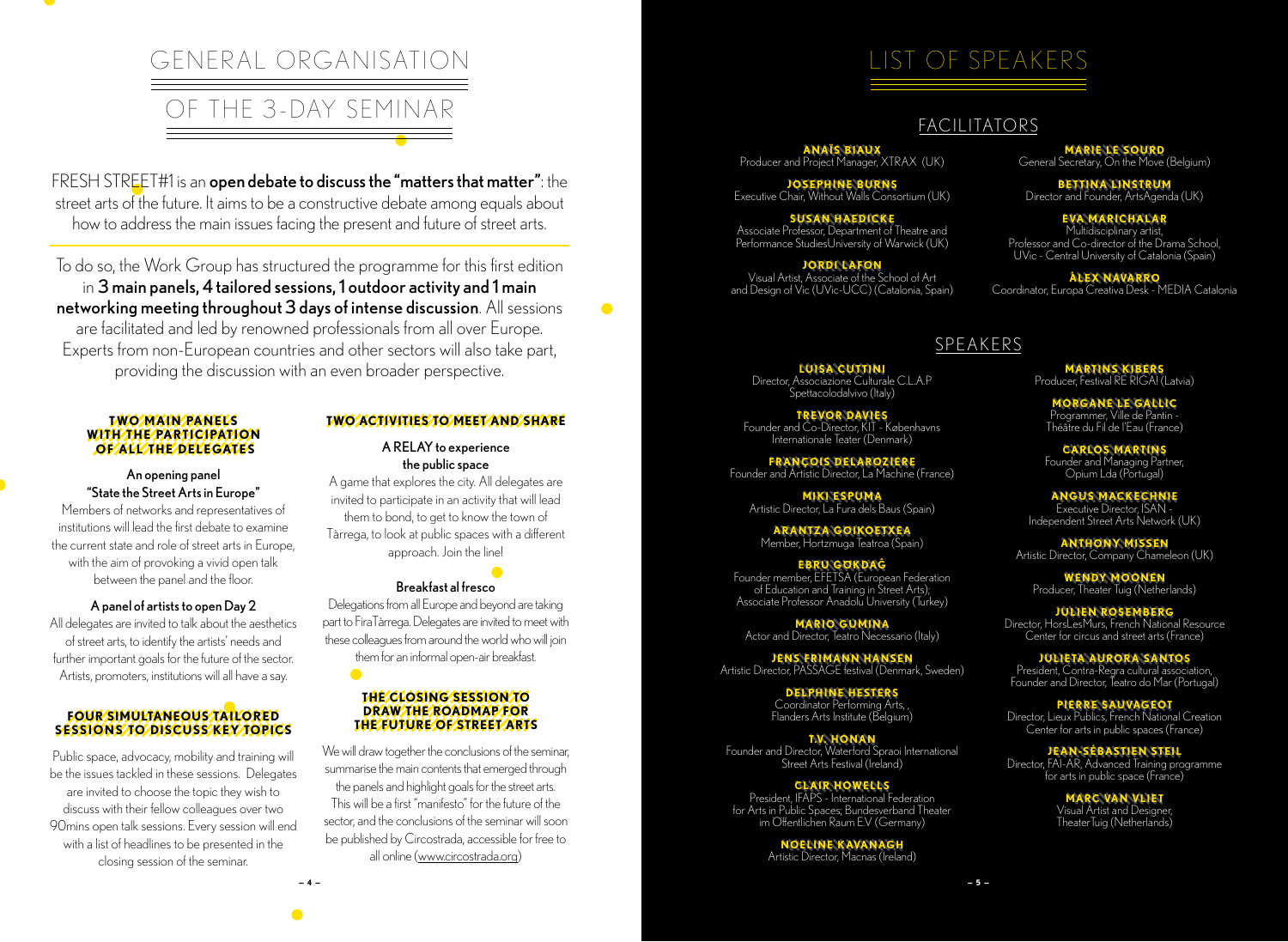



# **12** :**00 REGISTRATION OF DELEGATES**  Hall of Institut Français *(C/ Moià, 8 – Barcelona)*



### **OFFICIAL OPENING**

Welcome words by representatives of FiraTàrrega, HorsLesMurs, Acción Cultural Española, Institut Ramon Llull, the French ministry of Culture (DGCA - to be confirmed) and the Ministry of Culture, Government of Catalonia.

Introduction of the seminar by Anne-Louise Cottet, Head of International Relations of HorsLesMurs and Coordinator of Circostrada Network.

**OPENING PANEL "THE CONSTRUCTION OF EUROPE THROUGH STREET ARTS" DAY 1**

**15** :**00**

The richness of Europe is in its cultural diversity, where street arts highlights our democratic rights, identities and voices, representing, communicating and building our society for the future. The diversity of Europe (socially, politically, economically) has determined the different speeds of development of the sectoral policies within each country during the 20<sup>th</sup> century. Key witnesses of the evolution of street arts give a broad overview of the place and role of street arts in today's Europe and of the goals to seek for the future.

An open talk between the panel and the floor to present an initial "state of the street arts" in Europe in the 21st century.

**#STREETARTS #RECOGNITION #DEMOCRACY #EUROPE #CULTURALDIVERSITY #UNITEPEOPLE #ACCESSTOCULTUREFORALL #PEOPLEPOWER**

#### FACILITATOR

**15** :**00**

*This session will be in English, Catalan, Spanish and French.*

#### **JOSEPHINE BURNS** Without Walls Consortium (UK)

**SPEAKERS** 

#### **TREVOR DAVIES**

KIT - Københavns Internationale Teater (Denmark) / Member of In Situ

**CLAIR HOWELLS**

IFAPS - International Federation of Arts in Public Spaces (Germany)

#### **JULIEN ROSEMBERG** HorsLesMurs (France)

CURATOR



**17** :**00 COFFEE BREAK** 

**17** :**00**

**17** :**30**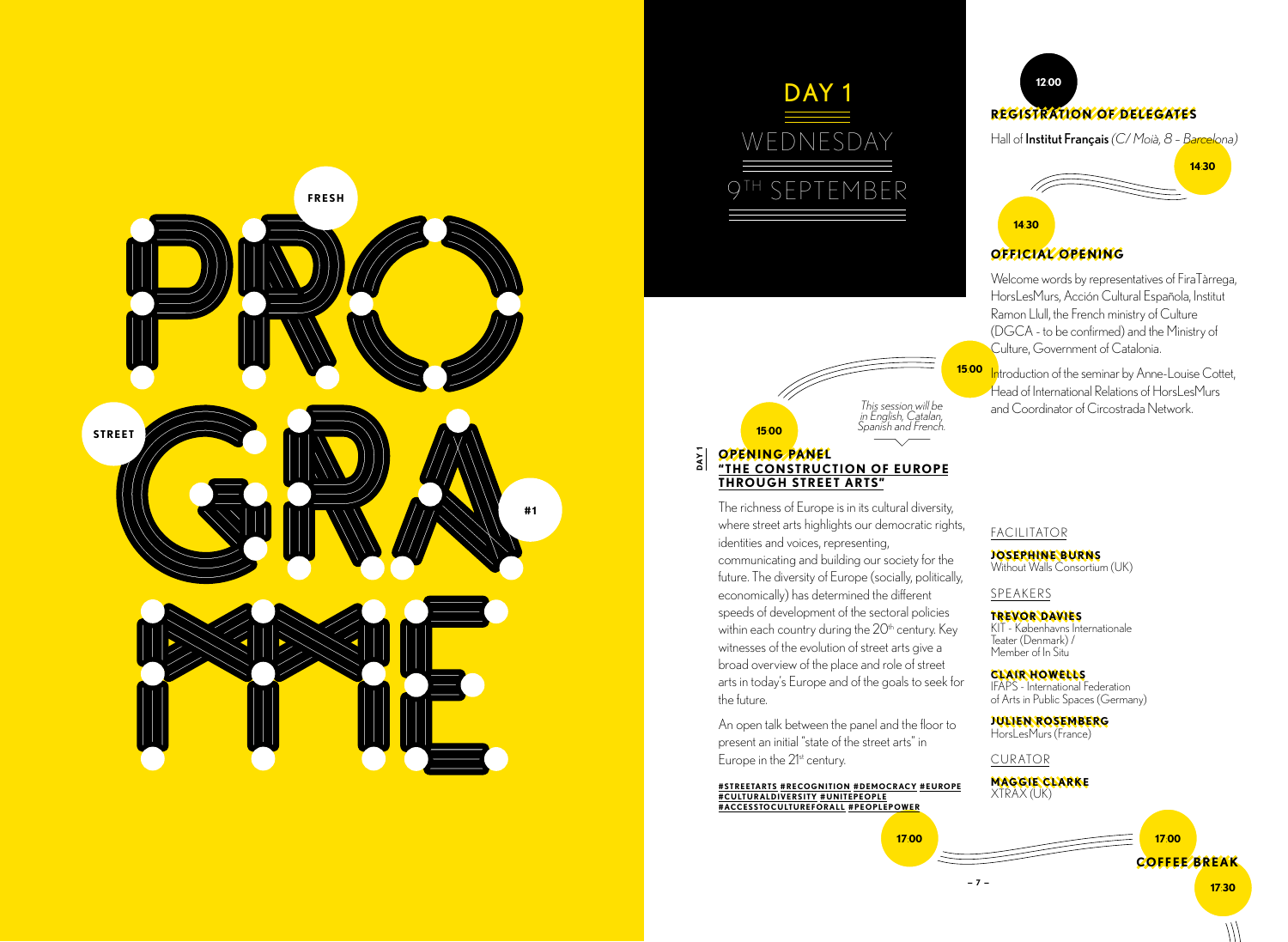

Four separate groups working together simultaneously. Fifty people gathering in a 2-day debate with a shared love for our subject. Vivid conversations to deepen our knowledge and understanding of each topic which the various sessions aim to explore. An expert facilitator will steer each discussion. Speakers enlighten the participants with their experiences. Delegates actively share their thoughts. The objective is that every session ends with a list of main headlines that will be presented

in the closing session.

**19**:**00** *Sessions in English. Registration to the two parts is required.*



This session aims at exchanging know-how: giving tools to cultural players to promote the sector with public policy makers and to develop their skills and projects.

A very interactive capacity-building session to help professionals and artists facing difficulties in promoting street arts in their city, region or country to gain further recognition and to develop projects.

**#COMMUNICATION #EXCHANGE #ADVOCACY #PROFILEBUILDING #RECOGNITION #LEGITIMACY #POLICYDEVELOPMENT**

#### **#1 STREET ARTS, PEOPLE AND PUBLIC SPACE**

Street arts transforms the public space from the scenario of the everyday into an open stage for creation and imagination for everybody. It impacts on the public in multiple ways through its open nature, its temporality and its accessibility for all to engage, making it one of the most inclusive and democratic art forms.

This session is a direct invitation for everyone to embrace the key role of the street arts in improving life.

**#REGENERATION #DEMOCRACY #BUILDINGCOMMUNITIES #FREEDOM #TRANSFORMATION #LOCALGOVERNMENT #BEYONDIMAGINATION**

FACILITATOR **ANAÏS BIAUX** XTRAX (UK) CURATOR **ELODIE PELTIER** Coopérative De rue et De cirque (2r2c) (France)

#### **SPFAKERS**

**T.V. HONAN** Waterford Spraoi Festival (Ireland)

**MORGANE LE GALLIC** Ville de Pantin – Théâtre du Fil de l'Eau (France)

> **CARLOS MARTINS** Opium Lda (Portugal)



#### FACILITATOR

**BETTINA LINSTRUM DELPHINE HESTERS** Flanders Arts Institute

> **MARTINS KIBERS** Festival RF RIGAL(Latvia)

**MACKECHNIE** Independent Street Arts Network, ISAN (UK)



Street arts is intercultural and its market is international. But… what are the characteristics of the current European touring circuit? What models are needed for the encouragement and dissemination of this genre through international networks? What are the current forms of collaborative work and what could be the future ones?

A session to establish a diagnostic of the current trends of mobility and collaboration in street arts on a European scale and to reflect on development pathways.

**#INTERCULTURALITY #COOPERATION #COLLABORATION #NETWORKS #ENRICHMENT**

 $(UK)$ CURATOR **JORDI DURAN** FiraTàrrega (Spain) **SPEAKERS EBRU GÖKDAGˆ** EFETSA – European Federation of Education and Training in Street Arts; Anadolu University

(Turkey)

FACILITATOR **SUSAN HAEDICKE** Department of Theatre and Performance Studies, University of Warwick FACILITATOR **MARIE LE SOURD** On the Move (Belgium)

CURATOR

#### **TANJA RUITER** HH Producties

(Netherlands)

**SPFAKFRS** 

## **LUISA CUTTINI**

Associazione Culturale C.L.A.P Spettacolodalvivo **PAULA ÉCHÊÑIQUE** Fundación Festival Internacional de Teatro

#### **JENS FRIMANN**

Theater Tuig (Netherlands)

 $($ Ital $v)$ 

**HANSEN** Passage Festival (Denmark)

**MARY SAAM JONGYEOUN YOON** Ansan Street Arts Festival

FIRST ROW **DELEGATES** 

a Mil (Chile) **THIAGO FREIRE** SESC SP (Brazil)

(South Korea)



### **TRAINING AND TRANSMISSION**

**SANTOS** Contra-Regra Cultural Association, Teatro do Mar (Portugal)

**JEAN-SÉBASTIEN STEIL** FAI-AR (France)

FIRST ROW DELEGATES

**EVA MARICHALAR** Professor at the University of Vic (Spain)

**EDUARD MOLNER** ERAM School, University of Girona (Spain)

> **MERCÈ SAUMELL** Theater Institute

Barcelona (Spain)

Training and transmission are some of the key issues for the professional development of street arts today. Different formats have started to

emerge in the last years, through formal and informal education programmes.

Where do we stand today? What do we want to achieve?

**#DEVELOPMENT #IMPROVEMENT #RESEARCH #KNOWHOW #PROCESS #TRANSMISSION #P2PLEARNING**

**ARTISTIC PERFORMANCE**

**20**:**30**

*(La Caldera Les Corts, Barcelona)*  "Incògnit" - Lali Ayguadé

ArtsAgenda (UK) CURATOR **CELINE VERKEST** MiramirO festival (Belgium)

**21**:**30**

**DAY 1**

**DAY 1**

**SPFAKFRS** 

(Belgium)

**ANGUS**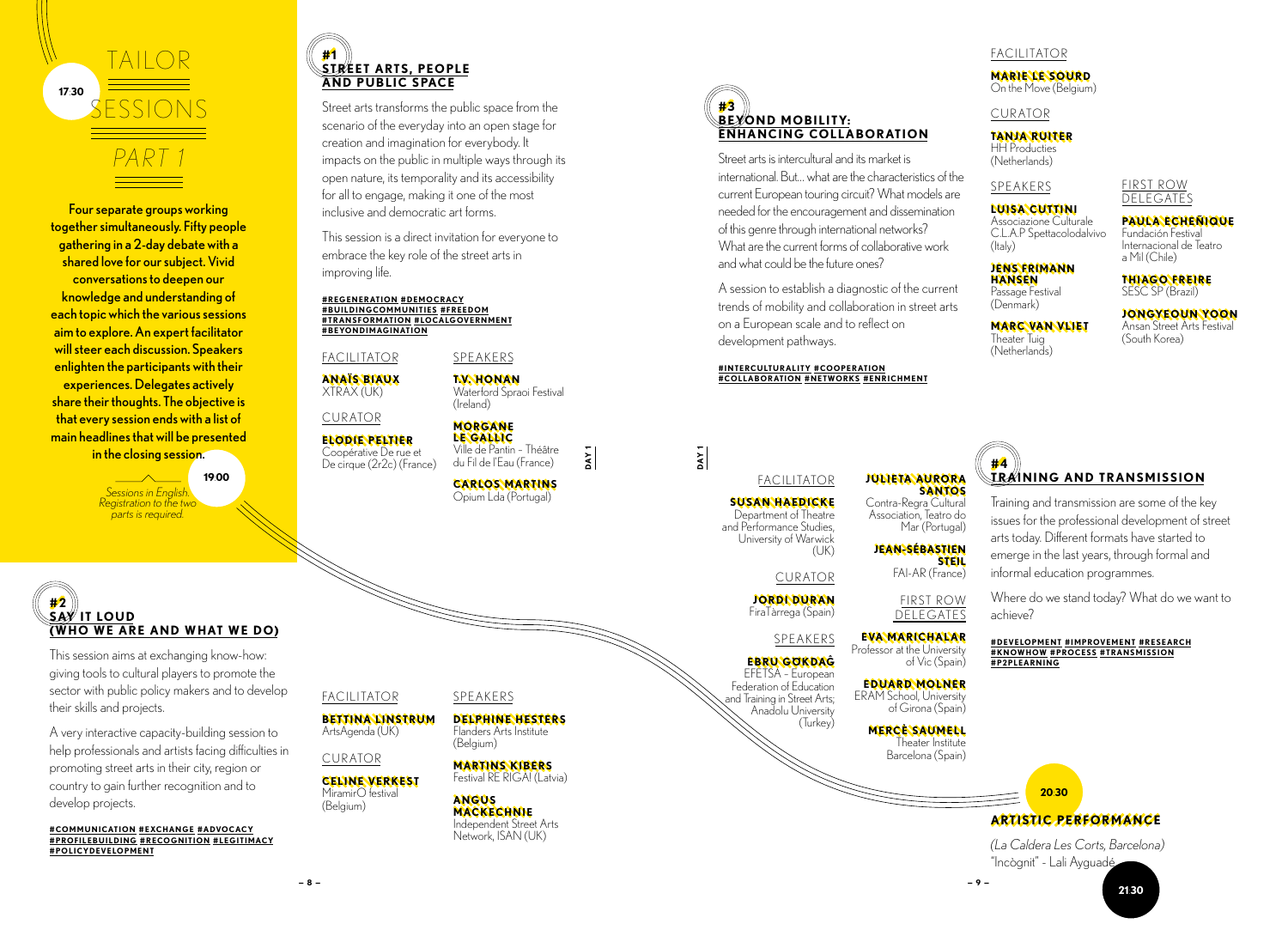

on Day 1, with the same participants to complete the discussion and reach initial conclusions.









Street arts is a discipline that encompasses all genres, disciplines and scales. As a genre that is defined primarily by where it takes place, how can we identify the aesthetics and artistic quality of street arts?

**DAY 2**

A panel of artists, promoters and organisers from different artistic backgrounds and countries are invited to explore the possibilities of what street arts are and can be in the 21<sup>st</sup> century.



**#4 TRAINING AND TRANSMISSION**



FRESH STREET#1 invites delegates to come for a walk in Tàrrega. #Relay is a participative proposal about walking and drifting (from the situationist idea of «dérive») whose aim is to explore all sorts of creation and learning possibilities that might arise in contemporary settings. Wear comfortable footwear, bring some water and be ready to discover the town in a playful 90 mins non-stop walk!

#### FACILITATOR

**EVA MARICHALAR & JORDI LAFON** "Deriva Mussol" (Spain)

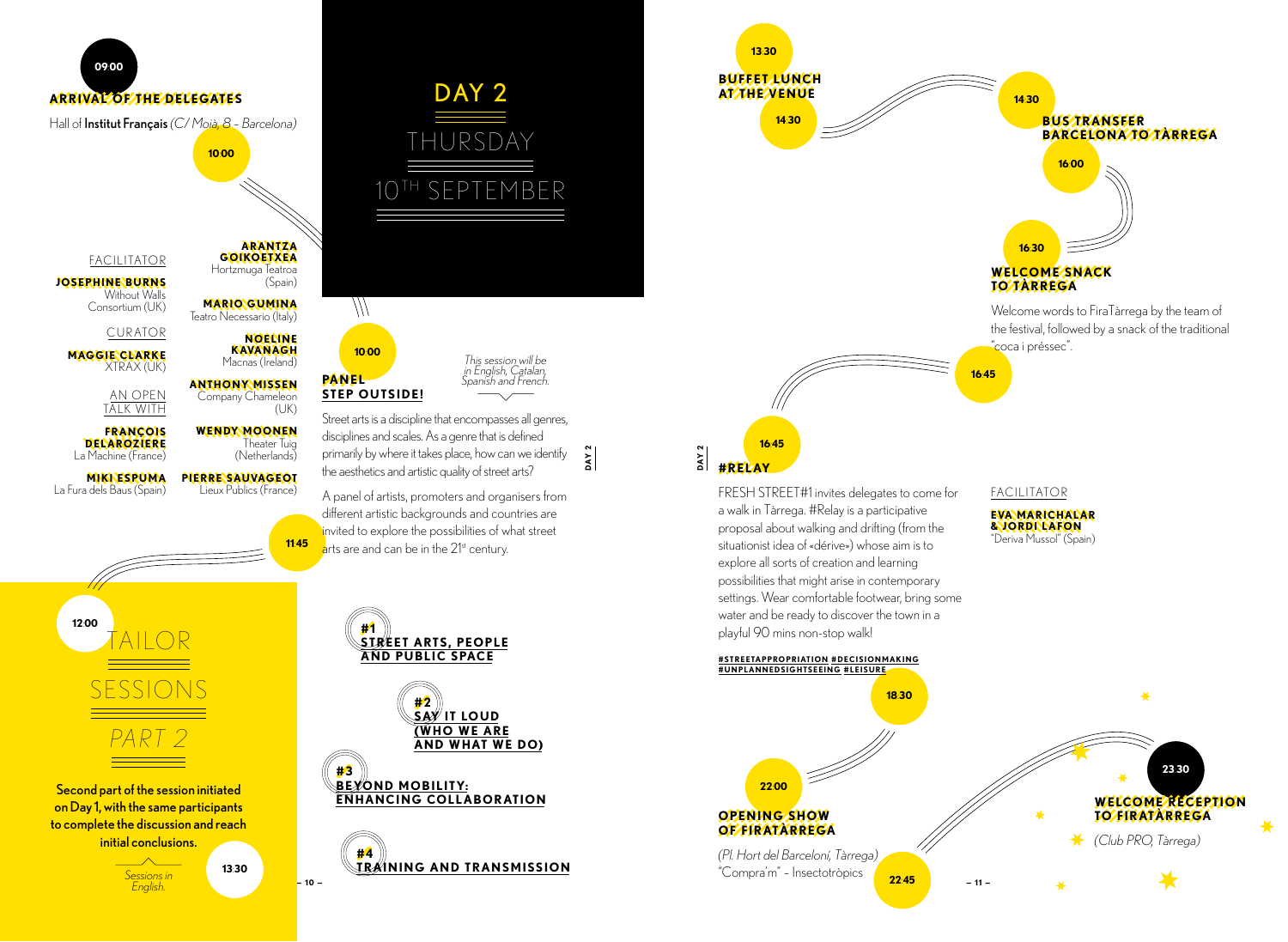

# **WORLD NETWORK SESSION BREAKFAST AL FRESCO**

*(Restaurant La Granja, Tàrrega)* 

**10**:**00**

FRESH STREET#1 delegates are invited to join the professionals registered at the performing arts market of FiraTàrrega 2015 to meet with delegates from Spain, Chile, South Korea, Brazil, Mexico, USA…

**11**:**30** An inspiring professional encounter to start the last day of the seminar.

**DAY 3**

### **CLOSING SESSION "EUROPEAN STREET ARTS IN THE 21<sup>ST</sup> CENTURY"**

A dynamic session to deliver the conclusions of the 4 tailored sessions and the summary of the main statements provided by the participants of the panels. A final reunion with the delegates to state the goals of the sector for the present and the future.

**12**:**00**

A first public declaration of the roadmap for the future of street arts.

**13**:**00**



*This session will be in English, Catalan, Spanish and French.*

Europa Creativa Desk – MEDIA Catalunya

CURATOR

**MIKE RIBALTA** FiraTàrrega (Spain)

**CLOSING WORDS OF THE SEMINAR**

From Circostrada Network and FiraTàrrega.

**JULIEN ROSEMBERG** HorsLesMurs (France)

**13**:**00**

**MIKE RIBALTA** pilot of FRESH STREET#1, FiraTàrrega (Spain)



# AROUND THE SEMINAR…

#### **FRESH CLOUD**

Spread the word! Use the hashtag #FreshStreet in your tweets and comments about the seminar on Twitter, Facebook, Instagram and any other social media.

#### **ARTISTIC PROGRAMME**

Wednesday 9<sup>th</sup> September 20:30 – 21:30 at La Caldera Les Corts (Barcelona)

#### "Incògnit" - Lali Ayguadé

Institut de Cultura of Barcelona City Council invites all delegates to the performance by the Catalan choreographer and dancer Lali Ayguadé. The performance will take place in the new La Caldera Les Corts, dance and scenic arts creation centre, with the presentation of La Mercè 2015 by Marta Almirall, Artistic Director, and the introduction of the Barcelona Art Factories by Carles Sala, Director of Barcelona Capital Institut de Cultura.

#### **THE STREET ARTS COMPANIES PERFORMING IN FIRATÀRREGA THE ARTISTIC DIRECTOR'S SELECTION**

Insectotròpics, Cia. En Diciembre, Company Chameleon, Leandre, Marcel et ses drôles de femmes, Marga Socias, Nacho Vilar Producciones, Urban Nation, Teatro Necessario & Mattatoio Sospeso, 1 Watt, Cia. Vero Cendoya, Companyia Ignífuga, Itinerània, Xevi Bayona, Théâtre de la Toupine, Acrojou, Circ Bover.

#### **ARTISTIC INTERVENTIONS**

Four companies have offered to show us a glance of their creations during the seminar to merge art and discussion.

#### "Automatarium" - David Berga

An installation inspired by the fairground attraction of coin-activated automatons built in the late nineteenth and early twentieth centuries. www.davidberga.cat

#### "Micro Shakespeare" - Toti Toronell

A game for 2, where one becomes a performer and the other a spectator of a Shakespeare play condensed in... 8 minutes! Shakespeare as you have never seen it before. www.totitoronell.com | www.laitrum.com

#### "L'estrany viatge del senyor Tonet" - Tombs **Creatius**

Games, inside boxes. In each box there is a story and a creature to discover. Games using disused objects, such as wood, old furnitures and different items and tools found in the recycling plant. www.tombscreatius.com

#### "Skryf" - Gijs van Bon

"Skryf" the sand writer moves forward, leaving a stream of letters behind him. "Skryf" refers to the fact that everything is transitory. An almost irrelevant pile of sand creates the magic of the word. www.gijsvanbon.nl

**— 12 — — 13 —**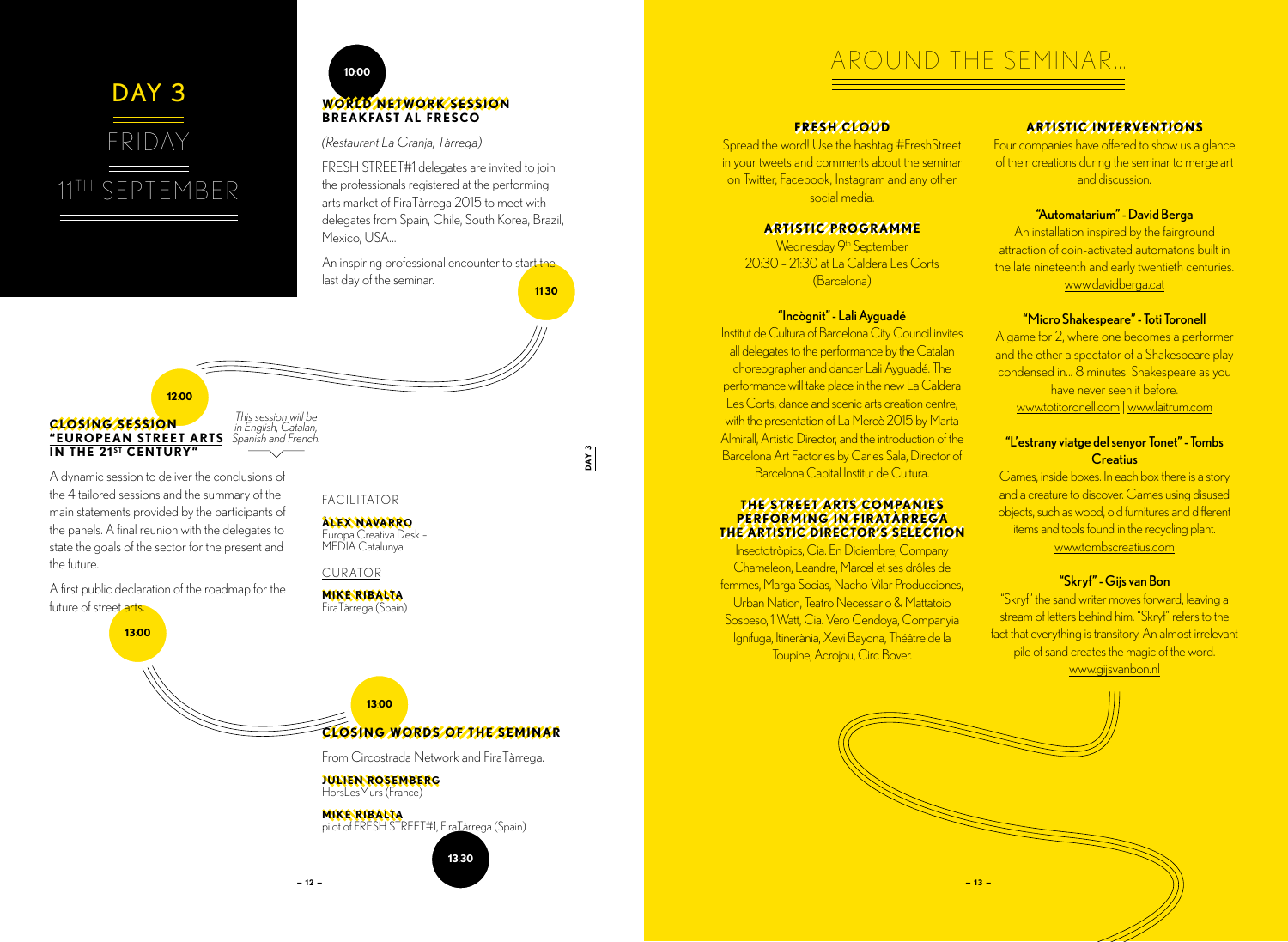# ORGANISERS & PARTNERS

#### **ORGANISERS**

**CIRCOSTRADA** 

Since 2003, Circostrada Network works to develop and structure the fields of circus and street arts in Europe and beyond. With more than 70 members, it contributes to build a sustainable future for these sectors by empowering cultural players through actions of observation and research, professional exchanges, advocacy, capacity-building and information.

#### HOCLLAIMUCL

Coordinator of the network, HorsLesMurs is the French national resource center for street arts and circus arts. Founded in 1993 and funded by the ministry of Culture and Communication, it works for the development of these fields through activities of documentation, training, counselling, networking, research and publishing.



FiraTàrrega is the international performing arts market that takes place annually in Tàrrega the second weekend of September. Founded in 1981, it is a showcase of the present stage, with special interest in street art, visual and non-conventional shows.

The main objectives of FiraTàrrega are to boost the performing arts market, opening the door to the internationalisation of the companies, the accompaniment and promotion of creations by emergent artists, encouraging training, focused on artistic creation and culture management and on generating strategic alliances to develop transnational street art circuits or productions.

#### **A BIG THANKS TO**

All curators, facilitators and speakers of the sessions, Antònia Andúgar, Esther Campabadal and the directors of the offices of the Government of Catalonia around Europe, Elena Díaz (AC/E), Teresa Carranza and Susana Millet (IRL), Yannick Rascouët and Carme Muntané (Institut Français de Barcelone), Àlex Navarro (Creative Europe Desk Media Catalonia), David Marín (Nau Ivanow), David Berga, Gijs van Bon, Toni Tomàs and Toti Toronell, the staff of ICUB and La Caldera Les Corts, Carles Gabernet and Joan Pla (infraestructures.cat), Koen Allary and Circostrada's Advocacy Work Group, Josep M. Cucurull and the whole staff of FiraTàrrega and HorsLesMurs.

cover Maura Morales/TIME, Dusseldorf (2012) © Gorka Bravo graphic design Frédéric Schaffar

#### **PARTNERS**

**With the support of:**

 $AC/E$ Co-funded by the Creative Europe Programme of the European Union



**With the participation of:**



#### **CREDITS**

**Fresh Street Work Group:**  Pilot: Mike Ribalta FiraTàrrega (Spain) Maggie Clarke XTRAX (UK) Bruno Costa & Daniel Vilar Festival Imaginarius (Portugal) Jordi Duran FiraTàrrega (Spain) Lucy Medlycott ISACS (Ireland) Goro Osoinik Ana Desnetica (Slovenia) Elodie Peltier & Remy Bovis Coopérative De rue et De cirque (2r2c) (France) Tania Ruiter & Huub Heve HH Producties (The Netherlands) Celine Verkest MiramirO (Belgium)

**Coordination team:**  Montse Balcells Nadal FiraTàrrega Marion Marchand & Anne-Louise Cottet Circostrada Network Caterina Massana Ministry of Culture, Government of Catalonia

#### **Production team:** Berta Pérez de Tudela, Elisabet Rius & Vera Erenbourg FiraTàrrega

The European Commission support for the production of this publication does not constitute an endorsement of the contents which reflects the views only of the authors, and the Commission cannot be held responsible for any use which may be made of the information contained therein.

# PRACTICAL INFORMATION

#### **CONTACT**

**Montse Balcells** Production Coordinator of FRESH STREET#1, FiraTàrrega pro@firatarrega.com +34 973 501 368

**Marion Marchand** Communication and Production Officer for Circostrada Network circostradanetwork@horslesmurs.fr  $+ 33155281002$ 

#### **VENUES OF THE SEMINAR A TALE IN 2 CITIES**

#### **BARCELONA**

Institut Français www.institutfrancais.es/barcelona

C/ Moià, 8 - 08006 Barcelona

*Nearest public transport:*  Metro L3 (green) and L5 (blue). Diagonal Stop. *Bus stops:* Balmes – Diagonal: bus 27, 32, V15 Diagonal –Balmes: 6, 33, 34, H8

## La Caldera Les Corts

www.lacaldera.info

C/Eugeni d'Ors, 12 – 08028 Barcelona

*Nearest public transport:*  Metro Line 3 (green). Les Corts Stop. *Bus stops:* 94 Diagonal / Balmes: Bus H8 • Stop Les Corts - Carles III • 2' walking (7:00 to 9:00 every 9 min)

#### **TÀRREGA**

La Llotja - Fair pavilion www.firatarrega.cat/fira/info-practica/en\_index/

C/ La Plana, s/n - Tàrrega GPS coordinates to nearest free parking: 41°38'45.3''N 1°08'52.3''E

Pl. Hort del Barceloní, Tàrrega www.firatarrega.cat/fira/info-practica/en\_index/

#### Club PRO

www.firatarrega.cat/fira/info-practica/en\_index/

Espai Mercat, Pl. Nacions sense estat - Tàrrega

# Restaurant La Granja

www.hostaldelcarme.com/en/la-granja-rest

C/ La Plana, s/n - Tàrrega (opposite La Llotia)

FRESH STREET#1 Conference Room Av. Ondara, 3 - Tàrrega

and the company of the company of the company of the company of the company of the company of the company of the company of the company of the company of the company of the company of the company of the company of the comp

**— 14 — — 15 —**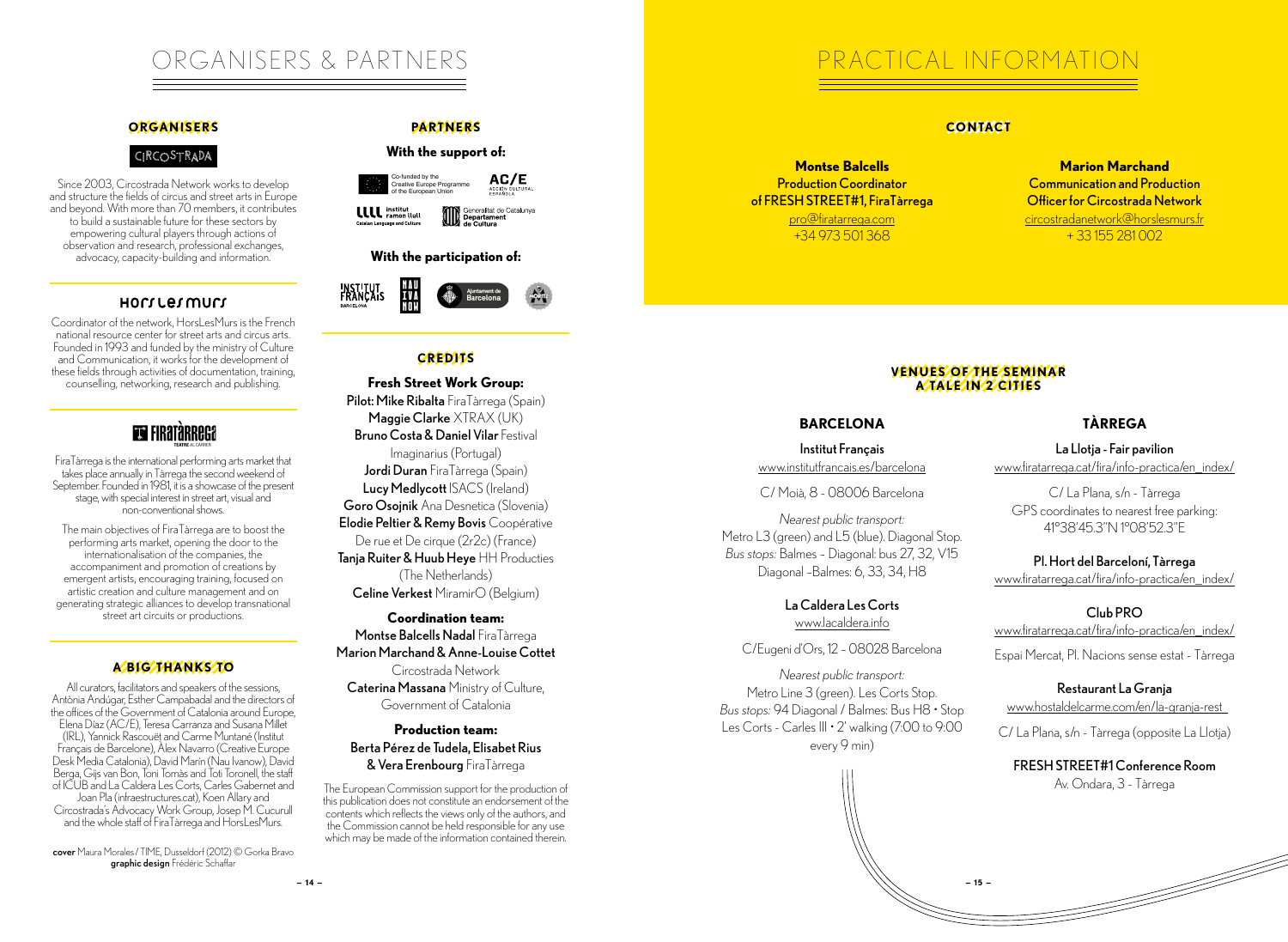#### **FREE BUS TRANSFER FROM BARCELONA TO TÀRREGA**

**Thursday 10<sup>th</sup> September** 

Seats are booked for delegates who confirmed their places.

#### **Time: 14:30 (1h30 trip aprox)**

Departure from: c/ Muntaner with Av. Diagonal corner, 2' walk from Institut Français. Arrival: La Llotia, Tàrrega.

#### **Luggage**

All delegates are reminded to check out from their accommodation in Barcelona before coming to the seminar on Thursday 10th and to carry their luggage to the venue in the morning.

Luggages will be tagged, saved and boarded to the buses by the production team. The luggages will be kept in the Professionals Office in La Llotja until the end of the activities of the day.

Please keep with you valuables that you may need (phones, wallets, documentation…)

Closing time of the Professionals Office in La Llotja to retrieve your luggages: Thursday  $10^{th}$  at  $23:00$ 

*We will be waiting for delegates not travelling with the FS#1 buses in Tàrrega at La Llotja fair pavilion at 16:30.*

## **TRANSPORTS**

#### **FROM BARCELONA EL PRAT AIRPORT TO BARCELONA CITY**

#### By BUS

AEROBÚS to Barcelona city centre (35 min), from Terminal 1 and 2 stop at Pl. Catalunya (last stop) *Timetable:* 05:00 to 00:30 (every 5-10 min) *Cost:* 5,90€ single ticket / 10,20€ return ticket

#### By TRAIN

Train R2 from Terminal 2 to Barcelona city centre, stop at Passeig de Gràcia *Timetable:* 05:42 to 23:38 (every 30 min) *Cost:* 2,15 € single ticket

### By TAXI

Taxi stop 24h from Terminal 1 and 2 (20-40 min) *Cost:* 25-30 € aprox. to Av. Diagonal, Barcelona

#### Journey Planner - Barcelona Public transport: www.tmb.cat/en/vull-anar

### **TRANSPORTS FROM TÀRREGA TO BARCELONA**

#### FIRATÀRREGA BUS

Departures from Tàrrega to BCN AIRPORT: Sunday 13<sup>th</sup> Sept at 13:00 and Monday 14th Sept at 08:00 *Please book at the Professionals Office in La Llotja during FiraTàrrega dates.*

#### PUBLIC TRANSPORT

ALSA bus. Find the timetable here: www.alsa.es

**— 16 — — 17 —**

#### **ACCOMMODATION - USEFUL INFORMATION**

#### **FS#1 OFFICIAL HOTELS in Barcelona**

HOTEL CONDADO \*\*\*

www.condadohotel.com

C/ Aribau 201, Barcelona

*From the airport:* Aerobús to last stop Pl. Catalunya • Metro L3 (green) from Pl. Catalunya to Diagonal (10 min walk to the hotel) *To Institut Français:* 3 min walk

#### HOTEL ZENIT BARCELONA \*\*\*\*

http://barcelona.zenithoteles.com

C/ Santaló 8, Barcelona

*From the airport:* Aerobús to last stop Pl. Catalunya • Metro L3 (green) from Pl. Catalunya to Diagonal (10 min walk to the hotel) *To Institut Français:* 7 min walk

### HOTEL AMREY SANT PALL2\*\* www.hotelsantpau.com

C/ Sant Antoni Maria Claret 173, Barcelona

*From the airport:* Aerobús to last stop Pl. Catalunya • Metro L3 (green) from Pl. Catalunya to Diagonal • Metro L5 (blue) to Sant Pau - Dos de Maig *To Institut Français:* Metro L5 (blue) from Sant Pau - Dos de Maig to Diagonal, 3 stops from the seminar venue

### **FS#1 ACCOMMODATION in Tàrrega area**

FIRA BUS is a free service line between Tàrrega and the hotels for all FS#1 delegates, running every 2 hours:

#### Stops in Tàrrega:

- La Llotja, Av. Verge de Montserrat - Av. Ondara/ Pl. Centenari roundabout

#### Stops at hotels:

#### HOTEL BELLPUIG

Carretera N-II, Bellpuig

### HOTEL BONAVISTA 3\*\*\*

Avinguda Catalunya 14, Cervera www.hotelbonavista.com

#### HOTEL JARDI 2\*\*

Plaça de l'Estació 2, Mollerussa www.hoteljardi.com

### HOTEL LA ROSALEDA 1\*

C/President Macià 9, Fondarella www.hotelrosaleda.es

#### HOTEL AC LLEIDA 4\*\*\*\*

C/Unió 8, Lleida www.marriott.com/hotels/travel/ildll-ac-hotel-lleida

### Other accommodation:

and the contract of the contract of the contract of the contract of the contract of the contract of the contract of the contract of the contract of the contract of the contract of the contract of the contract of the contra

PRIVATE HOUSES are citizens houses at Tàrrega city centre, around 10 min. walking distance from all the venues.